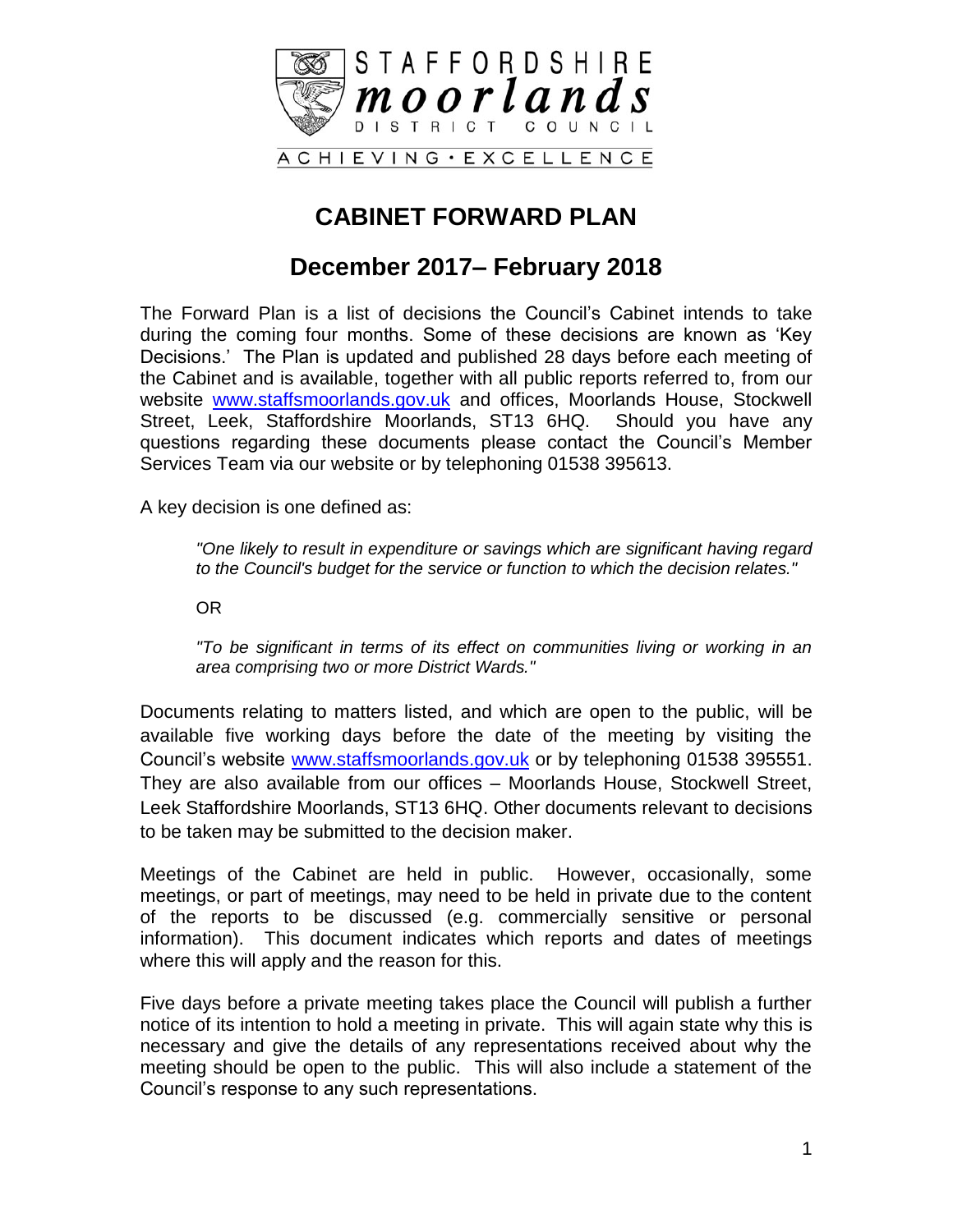# **I N D E X**

| <b>Matter to be decided</b>                                                                   | Date of decision<br>to be made | Page<br>No.    |
|-----------------------------------------------------------------------------------------------|--------------------------------|----------------|
| <b>COMMUNITIES, LEISURE, SPORT, PARKS, COUNTRYSIDE AND</b><br><b>HOUSING</b>                  |                                |                |
| Brough Park Master Planning Exercise and Heritage Lottery Fund Bid                            | 5 December 2017                | 3              |
| <b>Empty Property Strategy</b>                                                                | 5 December 2017                | 4              |
| Review of Public Realm CCTV Surveillance System                                               | 13 February 2018               | 5              |
| <b>CUSTOMER SERVICES</b>                                                                      |                                |                |
| <b>Information Governance</b>                                                                 | 13 February 2018               | 6              |
| <b>LEADER</b>                                                                                 |                                |                |
| <b>Delivery of Business Units</b>                                                             | 5 December 2017                | $\overline{7}$ |
| Second Quarter Performance, Finance and Procurement Review                                    | 5 December 2017                | 8              |
| <b>Medium Term Financial Plan Update</b>                                                      | 5 December 2017                | 9              |
| Third Quarter performance, Finance and Procurement Review                                     | 13 February 2018               | 10             |
| Medium Term Financial Plan and Budget                                                         | 13 February 2018               | 11             |
| PLANNING, DEVELOPMENT AND PROPERTY                                                            |                                |                |
| Foxt Conservation Area Designation and Character Appraisal - draft<br>for public consultation | 5 December 2017                | 12             |
| <b>Facilities Management Contract</b>                                                         | 13 February 2018               | 13             |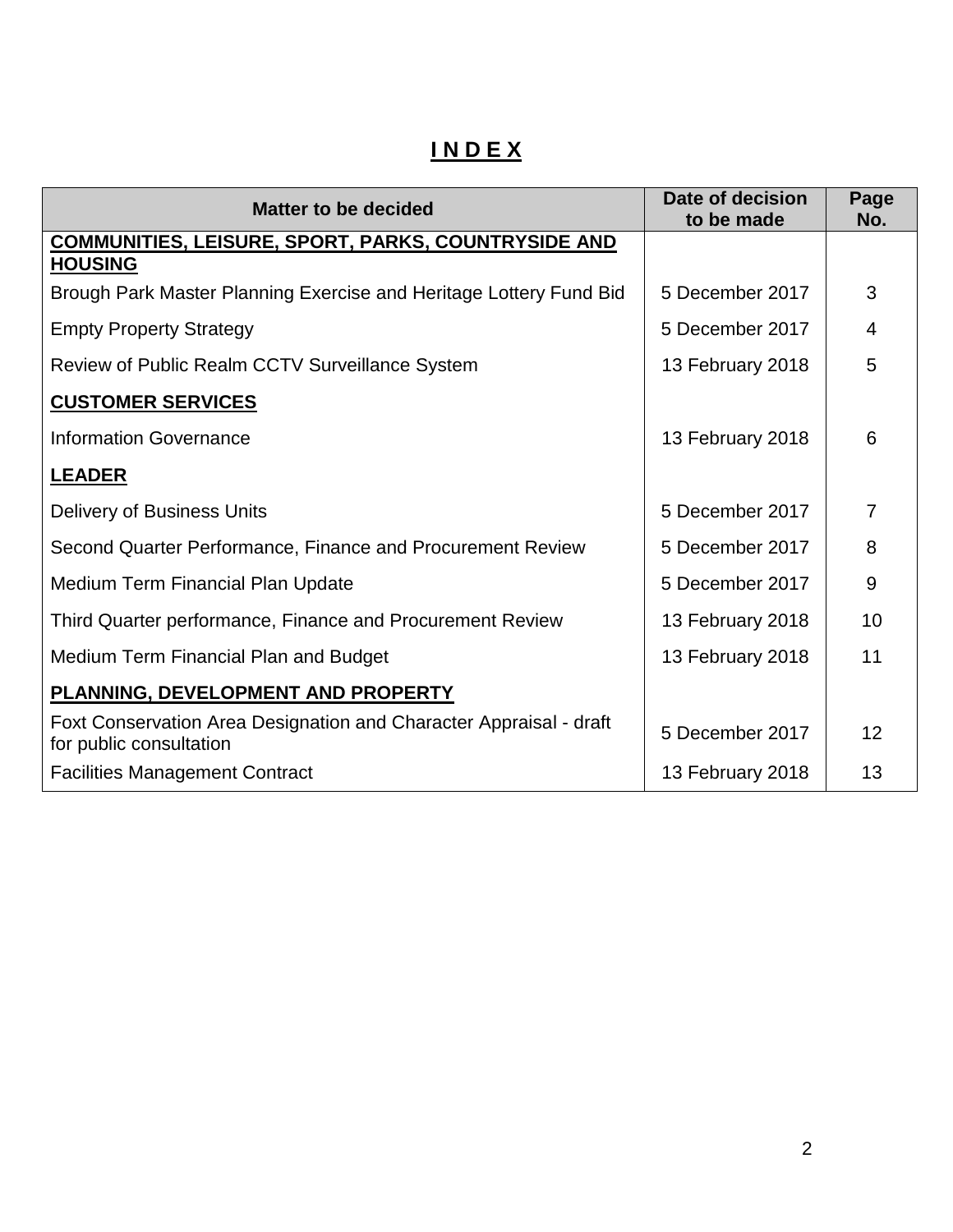# **Communities, Leisure, Sport, Parks, Countryside and Housing**

| <b>Matter for decision</b>                                        | Brough Park Master Planning Exercise and<br>Heritage Lottery Fund Bid |
|-------------------------------------------------------------------|-----------------------------------------------------------------------|
| Key decision to be made on<br>behalf of the Council               | Yes                                                                   |
| <b>Decision maker</b>                                             | Cabinet                                                               |
| <b>Expected date of decision</b>                                  | 5 December 2017                                                       |
| <b>Relevant Portfolio Holder</b>                                  | Cllr Bowen                                                            |
| <b>Relevant Overview &amp; Scrutiny</b><br><b>Panel</b>           | <b>Service Delivery</b>                                               |
| Documents submitted to the<br>decision taker for<br>consideration | Report of the Head of Operational Services                            |
| <b>Public/Private report</b>                                      | Public                                                                |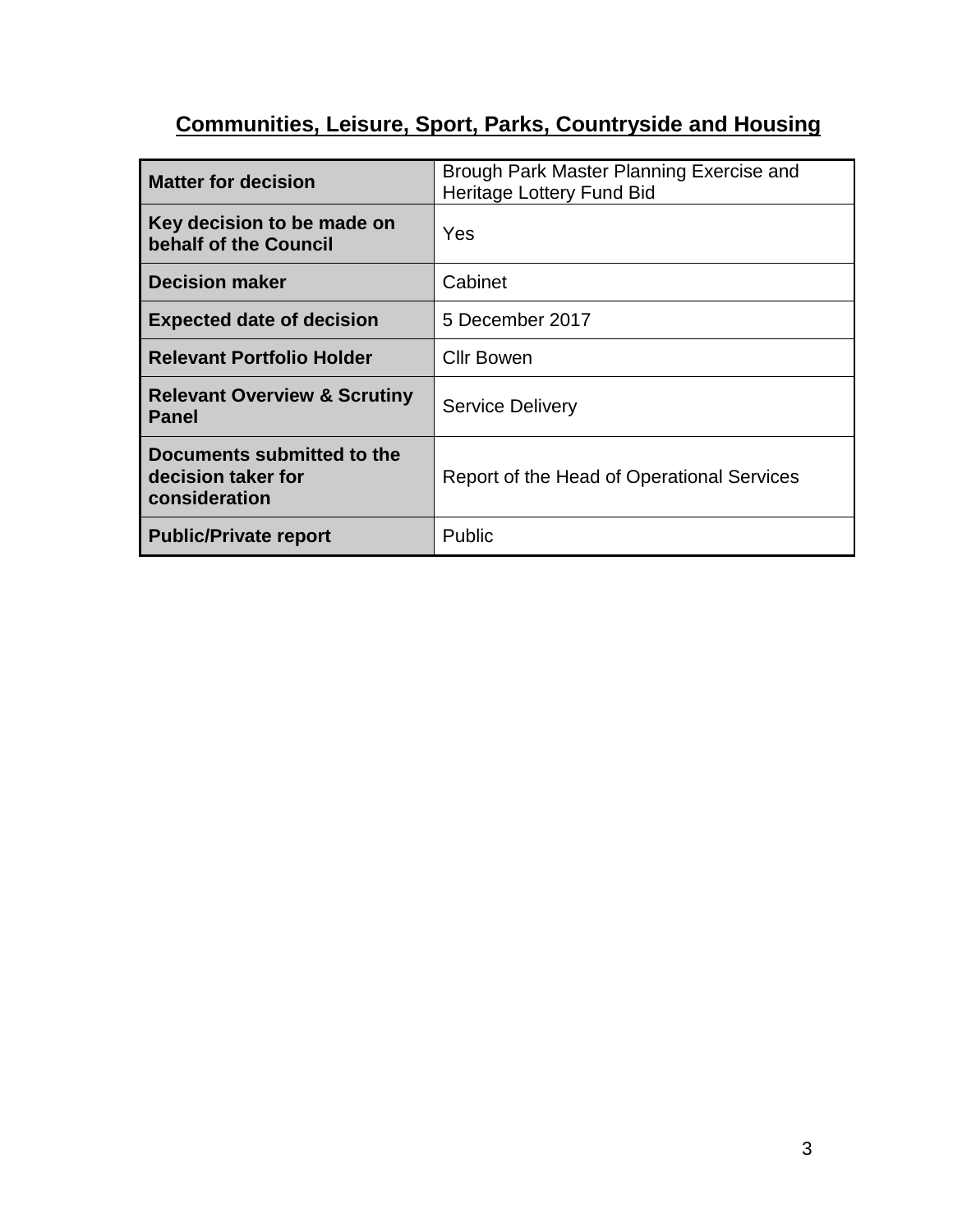# **Communities, Leisure, Sport, Parks, Countryside and Housing**

| <b>Matter for decision</b>                                        | <b>Empty Property Strategy</b>            |
|-------------------------------------------------------------------|-------------------------------------------|
| Key decision to be made on<br>behalf of the Council               | Yes                                       |
| <b>Decision maker</b>                                             | Cabinet                                   |
| <b>Expected date of decision</b>                                  | 5 December 2017                           |
| <b>Relevant Portfolio Holder</b>                                  | <b>Cllr Bowen</b>                         |
| <b>Relevant Overview &amp; Scrutiny</b><br><b>Panel</b>           | <b>Service Delivery</b>                   |
| Documents submitted to the<br>decision taker for<br>consideration | Report of the Executive Director (People) |
| <b>Public/Private report</b>                                      | Public                                    |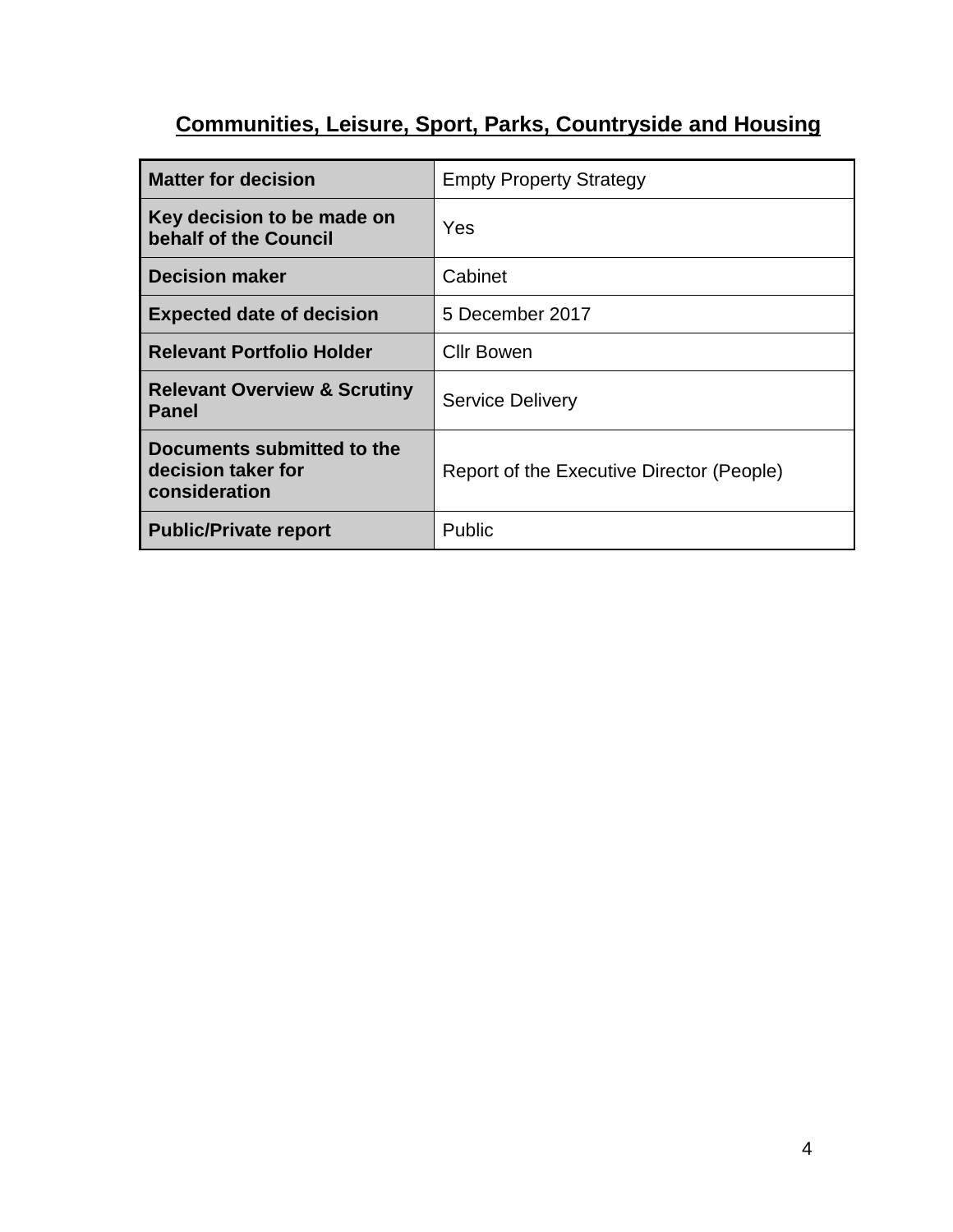# **Communities, Leisure, Sport, Parks, Countryside and Housing**

| <b>Matter for decision</b>                                        | <b>Review of Public Realm CCTV Surveillance</b><br>System           |
|-------------------------------------------------------------------|---------------------------------------------------------------------|
| Key decision to be made on<br>behalf of the Council               | Yes                                                                 |
| <b>Decision maker</b>                                             | Cabinet                                                             |
| <b>Expected date of decision</b>                                  | 13 February 2018                                                    |
| <b>Relevant Portfolio Holder</b>                                  | <b>Cllr Bowen</b>                                                   |
| <b>Relevant Overview &amp; Scrutiny</b><br><b>Panel</b>           | Community                                                           |
| Documents submitted to the<br>decision taker for<br>consideration | Report of the Executive Director (People)                           |
| <b>Public/Private report</b>                                      | Private – Financial or business affairs of any<br>particular person |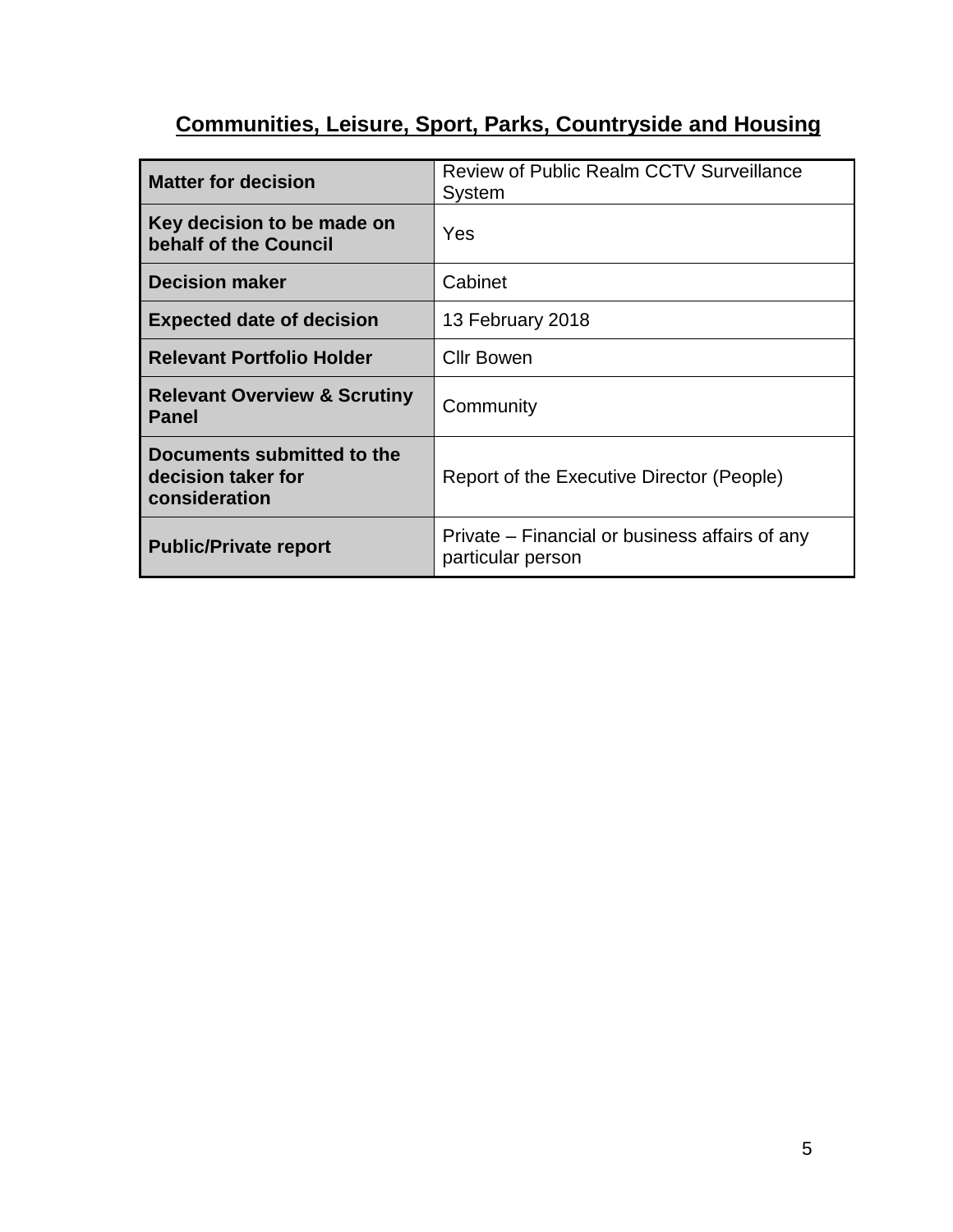#### **Customer Services**

| <b>Matter for decision</b>                                        | <b>Information Governance</b>             |
|-------------------------------------------------------------------|-------------------------------------------|
| Key decision to be made on<br>behalf of the Council               | Yes                                       |
| <b>Decision maker</b>                                             | Cabinet                                   |
| <b>Expected date of decision</b>                                  | 13 February 2018                          |
| <b>Relevant Portfolio Holder</b>                                  | <b>Cllr Hall</b>                          |
| <b>Relevant Overview &amp; Scrutiny</b><br><b>Panel</b>           | Resources                                 |
| Documents submitted to the<br>decision taker for<br>consideration | Report of the Executive Director (People) |
| <b>Public/Private report</b>                                      | Public                                    |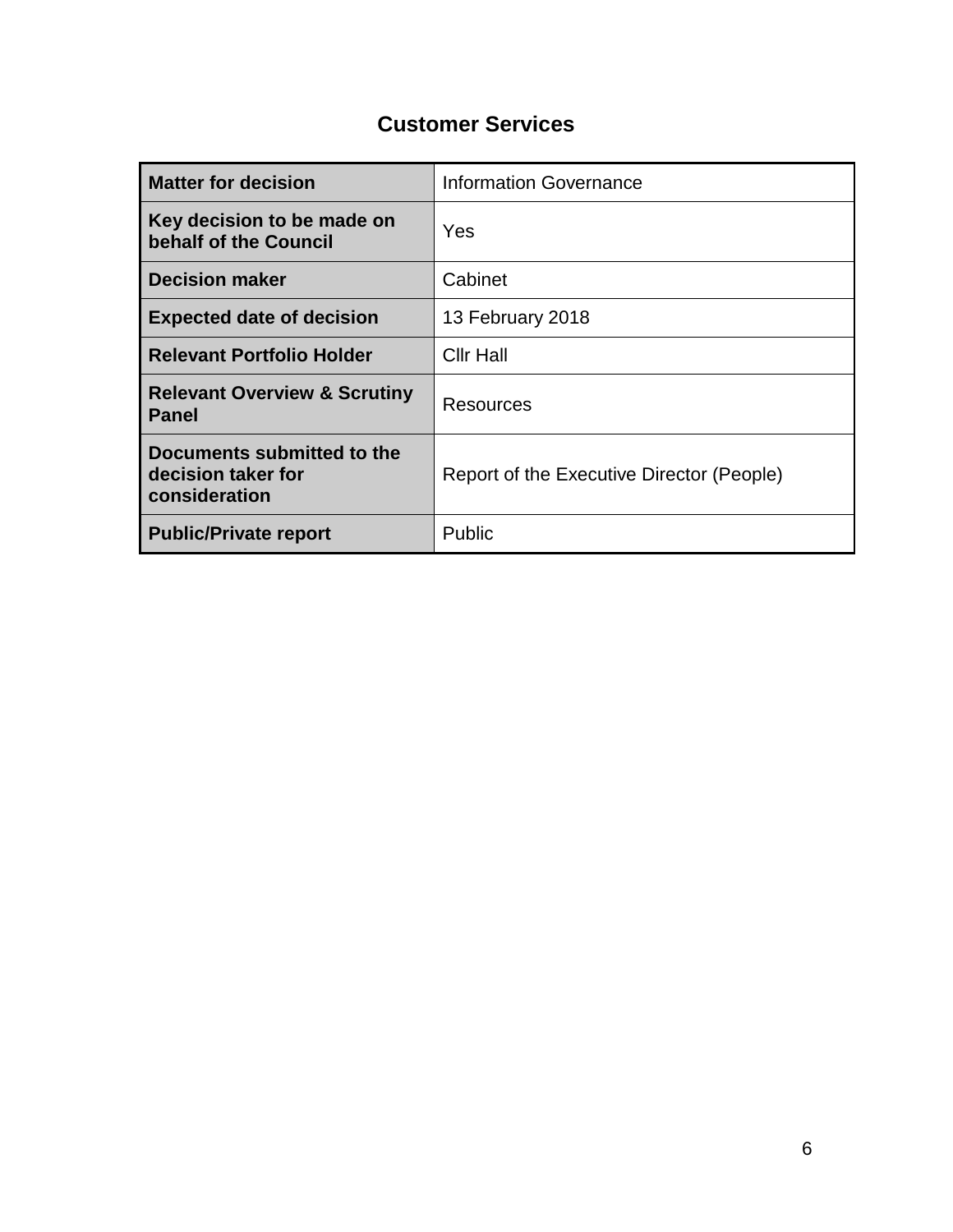| <b>Matter for decision</b>                                        | Delivery of Business Units                                          |
|-------------------------------------------------------------------|---------------------------------------------------------------------|
| Key decision to be made on<br>behalf of the Council               | Yes                                                                 |
| <b>Decision maker</b>                                             | Cabinet                                                             |
| <b>Expected date of decision</b>                                  | 5 December 2017                                                     |
| <b>Relevant Portfolio Holder</b>                                  | <b>Cllr Ralphs</b>                                                  |
| <b>Relevant Overview &amp; Scrutiny</b><br><b>Panel</b>           | <b>Service Delivery</b>                                             |
| Documents submitted to the<br>decision taker for<br>consideration | Report of the Executive Director (Place)                            |
| <b>Public/Private report</b>                                      | Private – Financial or business affairs of any<br>particular person |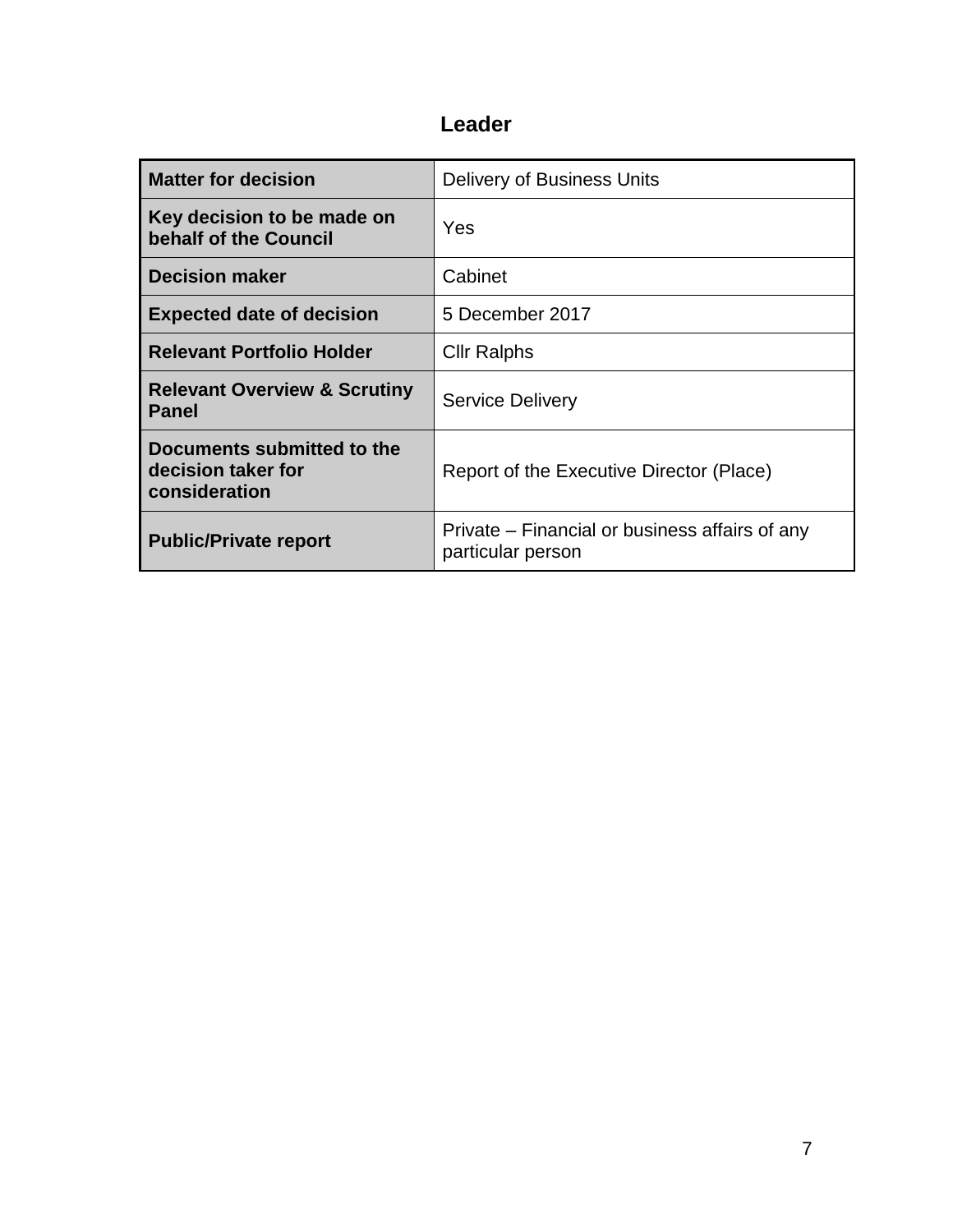| <b>Matter for decision</b>                                        | Second Quarter Performance, Finance and<br><b>Procurement Review</b>                                                                 |
|-------------------------------------------------------------------|--------------------------------------------------------------------------------------------------------------------------------------|
| Key decision to be made on<br>behalf of the Council               | Yes                                                                                                                                  |
| <b>Decision maker</b>                                             | Cabinet                                                                                                                              |
| <b>Expected date of decision</b>                                  | 5 December 2017                                                                                                                      |
| <b>Relevant Portfolio Holder</b>                                  | <b>Cllr Ralphs</b>                                                                                                                   |
| <b>Relevant Overview &amp; Scrutiny</b><br><b>Panel</b>           | Resources                                                                                                                            |
| Documents submitted to the<br>decision taker for<br>consideration | <b>Report of the Executive Director</b><br>(Transformation)                                                                          |
|                                                                   | Main Report - Public                                                                                                                 |
| <b>Public/Private report</b>                                      | Appendix – Private - Any action taken or to be<br>taken in connection with the prevention,<br>investigation or prosecution of crime. |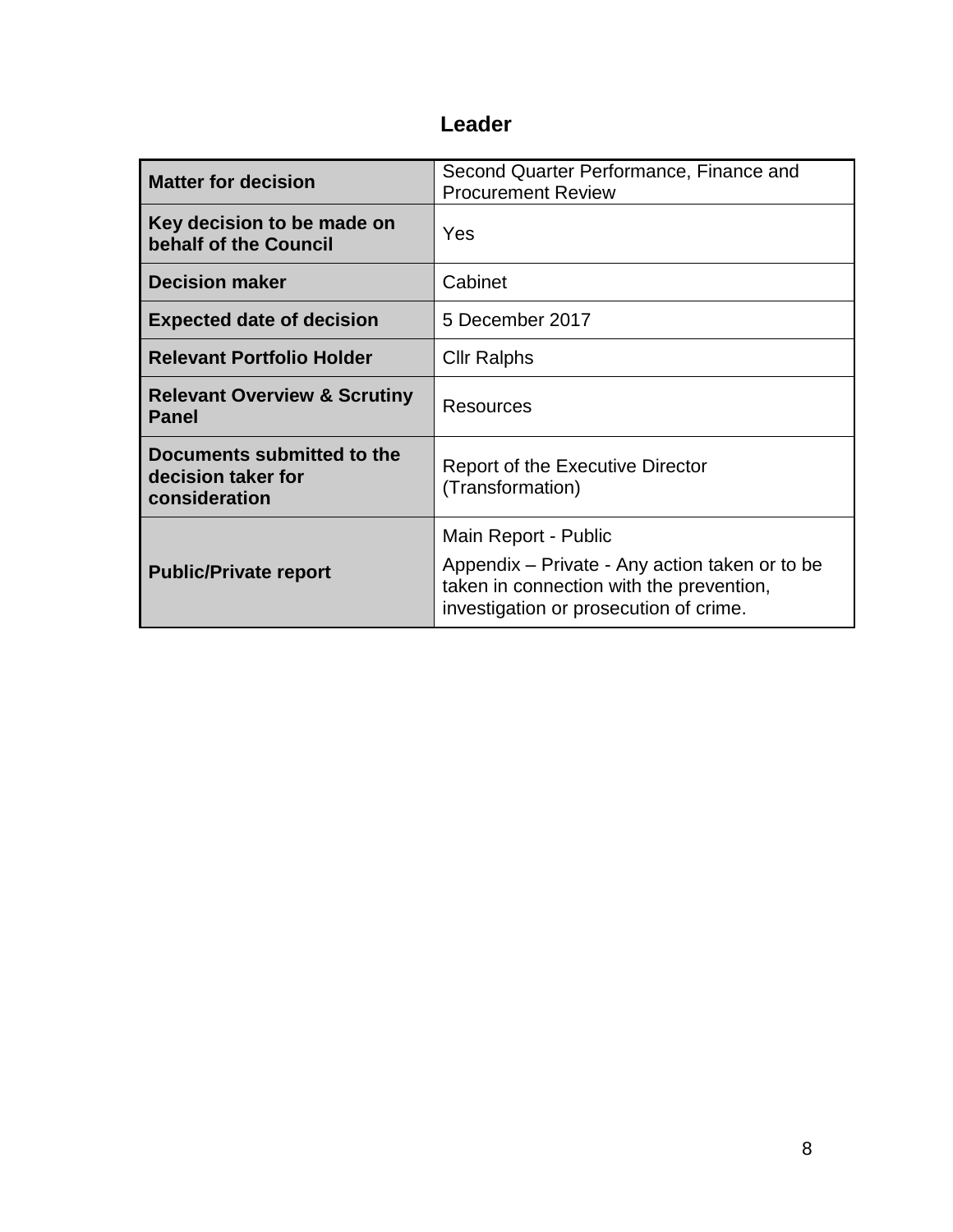| <b>Matter for decision</b>                                        | Medium Term Financial Plan Update                           |
|-------------------------------------------------------------------|-------------------------------------------------------------|
| Key decision to be made on<br>behalf of the Council               | <b>No</b>                                                   |
| <b>Decision maker</b>                                             | Cabinet                                                     |
| <b>Expected date of decision</b>                                  | 5 December 2017                                             |
| <b>Relevant Portfolio Holder</b>                                  | <b>Cllr Ralphs</b>                                          |
| <b>Relevant Overview &amp; Scrutiny</b><br><b>Panel</b>           | <b>Resources</b>                                            |
| Documents submitted to the<br>decision taker for<br>consideration | <b>Report of the Executive Director</b><br>(Transformation) |
| <b>Public/Private report</b>                                      | Public                                                      |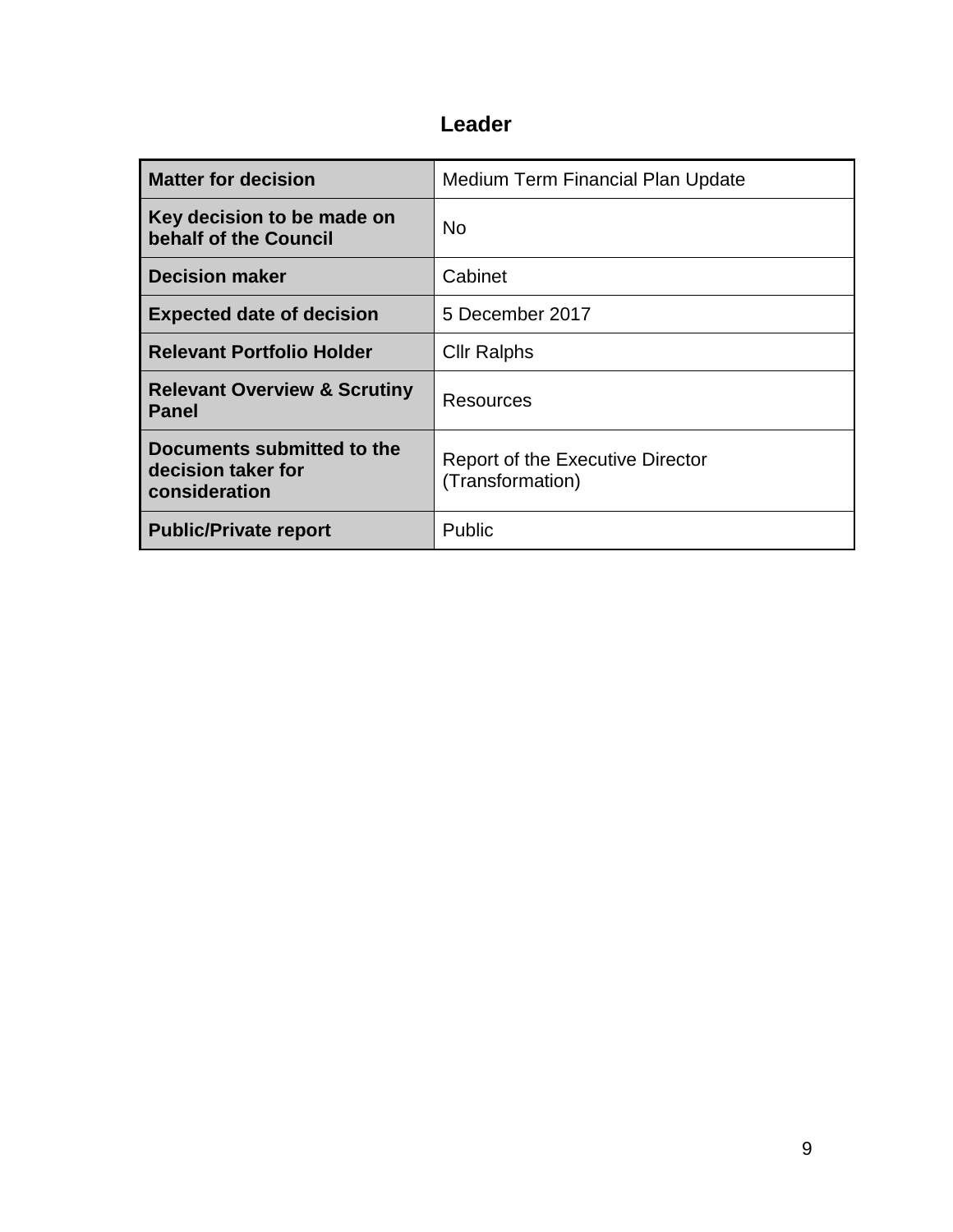| <b>Matter for decision</b>                                        | Third Quarter Performance, Finance and<br><b>Procurement Review</b> |
|-------------------------------------------------------------------|---------------------------------------------------------------------|
| Key decision to be made on<br>behalf of the Council               | Yes                                                                 |
| <b>Decision maker</b>                                             | Cabinet                                                             |
| <b>Expected date of decision</b>                                  | 13 February 2018                                                    |
| <b>Relevant Portfolio Holder</b>                                  | <b>Cllr Ralphs</b>                                                  |
| <b>Relevant Overview &amp; Scrutiny</b><br><b>Panel</b>           | Resources                                                           |
| Documents submitted to the<br>decision taker for<br>consideration | <b>Report of the Executive Director</b><br>(Transformation)         |
| <b>Public/Private report</b>                                      | Public                                                              |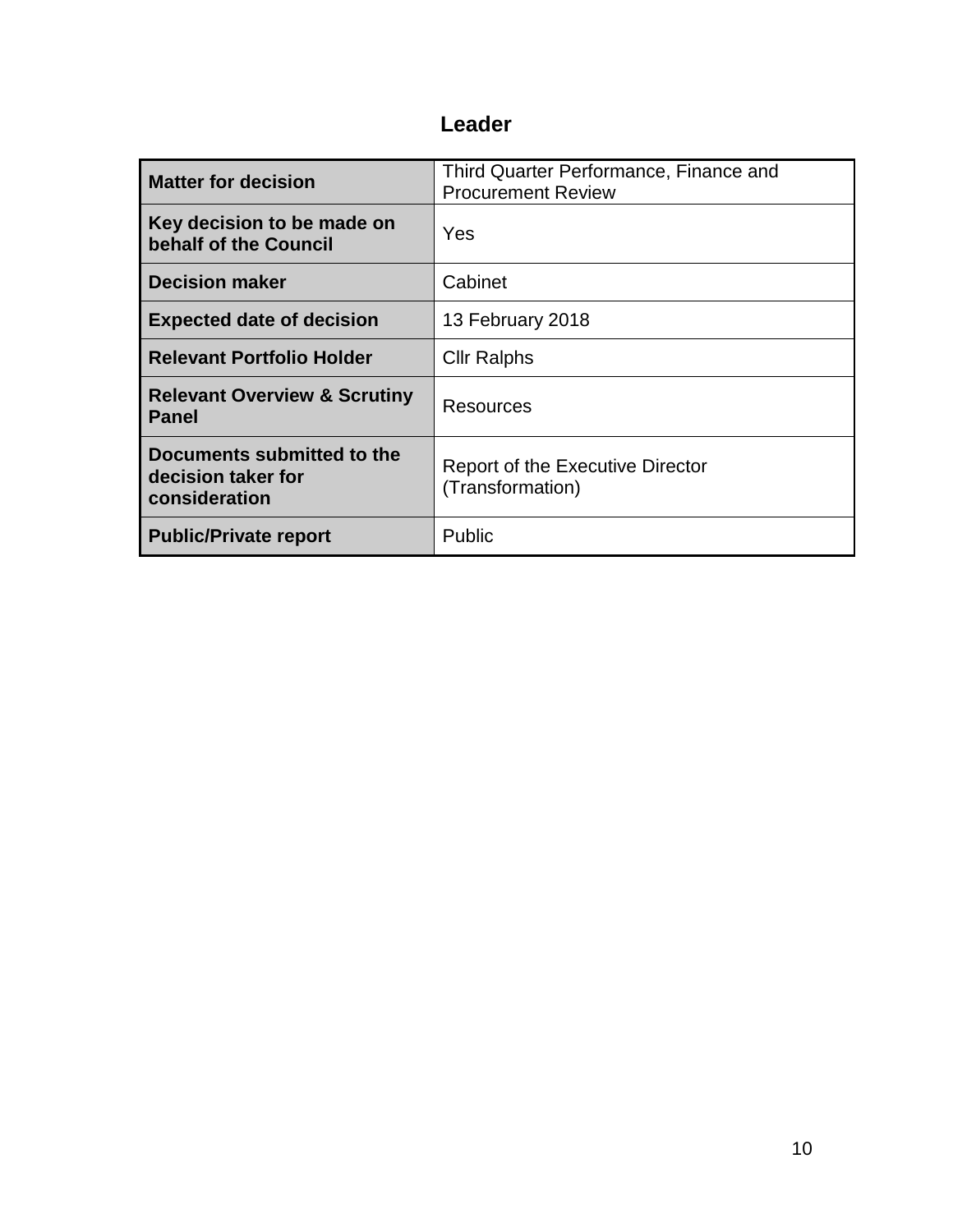| <b>Matter for decision</b>                                        | Medium Term Financial Plan and Budget                       |
|-------------------------------------------------------------------|-------------------------------------------------------------|
| Key decision to be made on<br>behalf of the Council               | Yes                                                         |
| <b>Decision maker</b>                                             | Cabinet                                                     |
| <b>Expected date of decision</b>                                  | 13 February 2018                                            |
| <b>Relevant Portfolio Holder</b>                                  | <b>Cllr Ralphs</b>                                          |
| <b>Relevant Overview &amp; Scrutiny</b><br><b>Panel</b>           | Resources                                                   |
| Documents submitted to the<br>decision taker for<br>consideration | <b>Report of the Executive Director</b><br>(Transformation) |
| <b>Public/Private report</b>                                      | Public                                                      |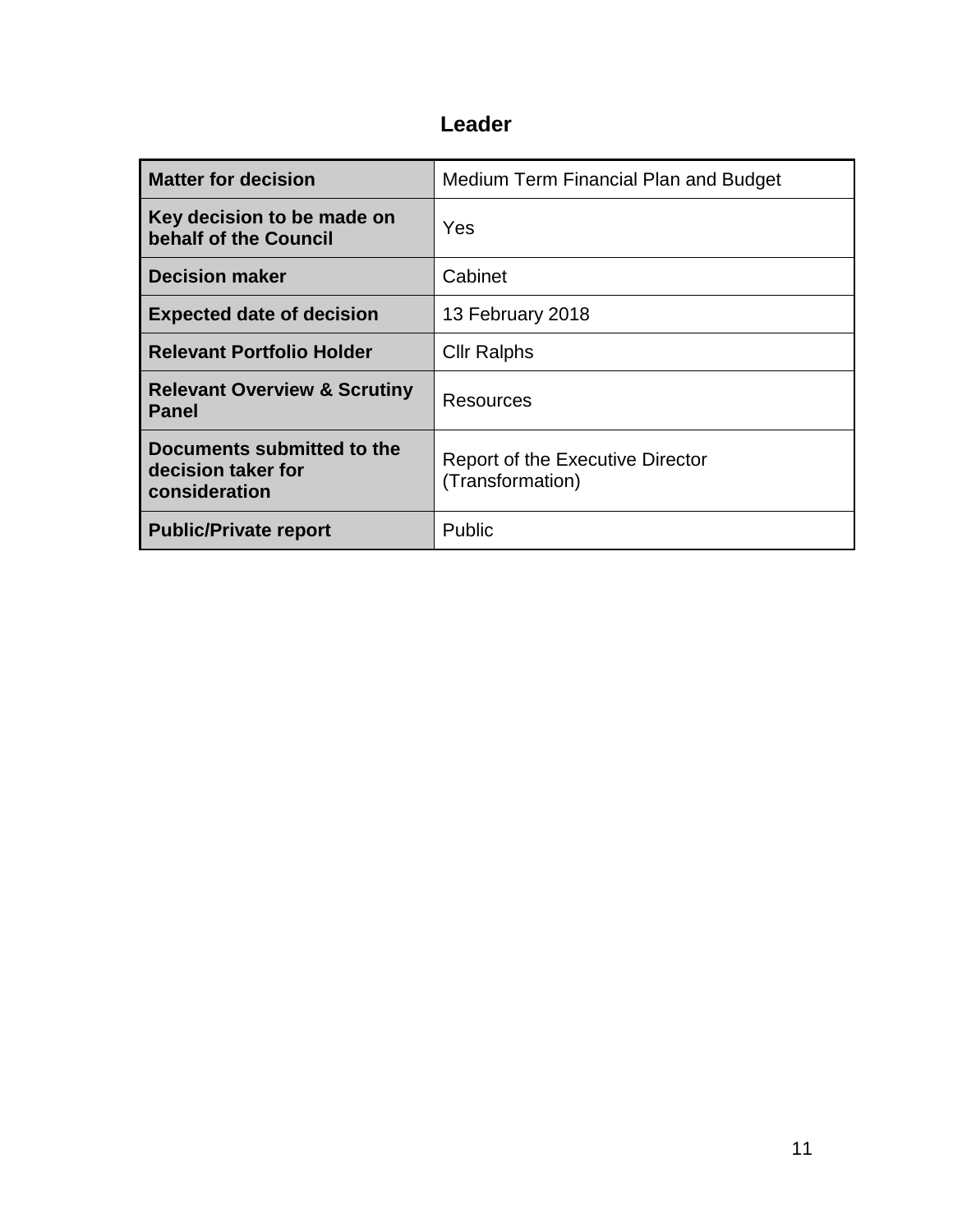# **Planning, Development and Property**

| <b>Matter for decision</b>                                        | Foxt Conservation Area Designation and<br>Character Appraisal - draft for public<br>consultation |
|-------------------------------------------------------------------|--------------------------------------------------------------------------------------------------|
| Key decision to be made on<br>behalf of the Council               | Yes                                                                                              |
| <b>Decision maker</b>                                             | Cabinet                                                                                          |
| <b>Expected date of decision</b>                                  | 5 December 2017                                                                                  |
| <b>Relevant Portfolio Holder</b>                                  | <b>Cllr Wain</b>                                                                                 |
| <b>Relevant Overview &amp; Scrutiny</b><br><b>Panel</b>           | <b>Service Delivery</b>                                                                          |
| Documents submitted to the<br>decision taker for<br>consideration | Report of the Executive Director (Place)                                                         |
| <b>Public/Private report</b>                                      | Public                                                                                           |